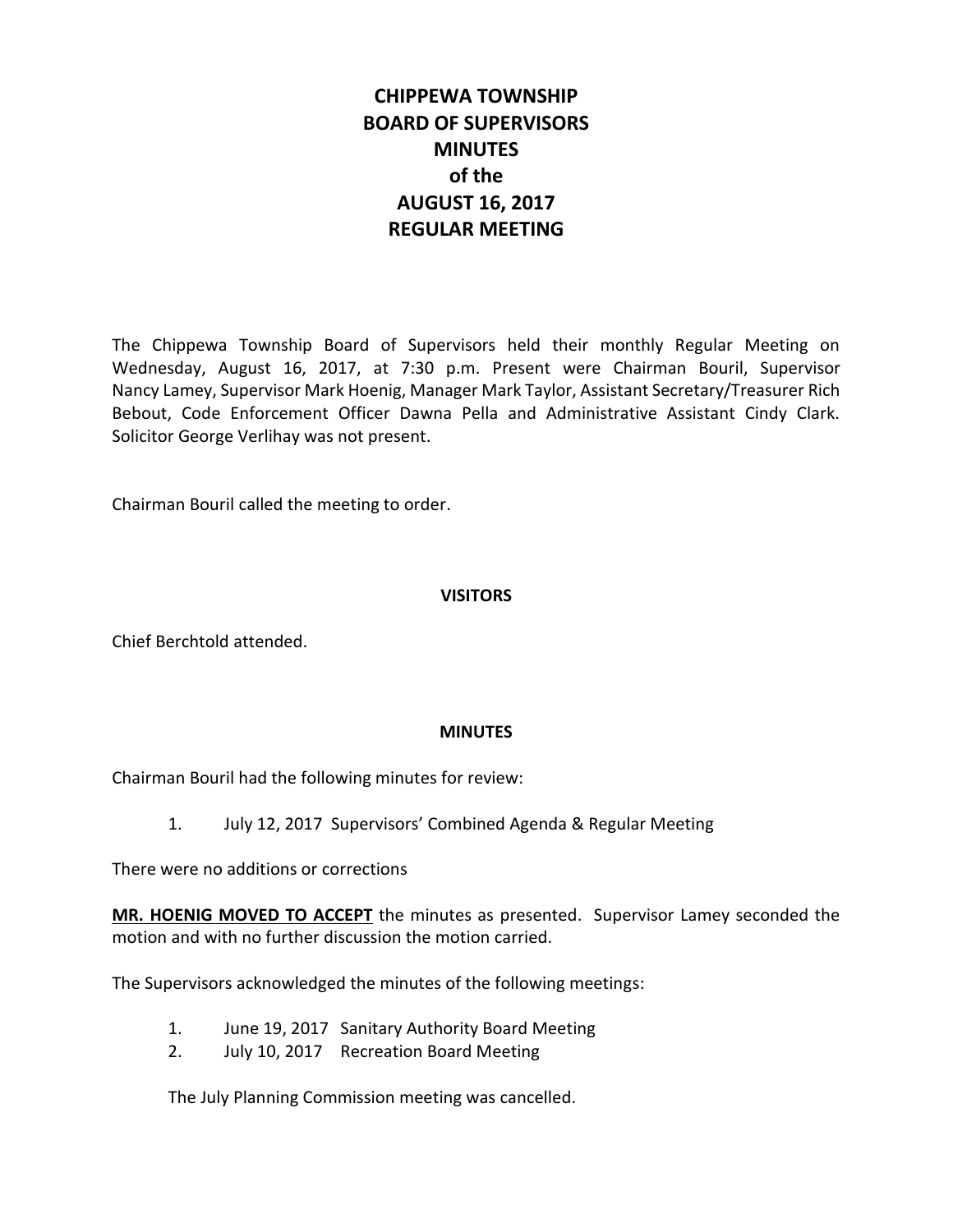#### **ITEMS TO BE ACTED ON**

#### 1. Opening of the Road Improvement Bids:

The bid folder and sealed envelope regarding the road improvement work was given to Chairman Bouril to open. Only one bid was received for the road work. The bid was from the Russell Standard Corporation and was for \$137,926.25.

**MS. LAMEY MOVED TO ACCEPT** the bid from Russell Standard Corporation contingent on all the paperwork being in order. Mr. Hoenig seconded the motion and with no further discussion the motion carried.

#### 2. Opening of the Police Cruiser Bids:

The bid folder and sealed envelope regarding the sale of the police cruiser was given to Chairman Bouril to open. Only one bid was received for the police cruiser. The bid was from J B Taxi and was for \$808.00.

**MR. HOENIG MOVED TO ACCEPT** the bid from J B Taxi contingent on all the paperwork being in order. Ms. Lamey seconded the motion and with no further Discussion the motion carried.

#### **REPORTS**

Chairman Bouril had the following reports for review:

- 1. Financial Report
- 2. Police Department Report
- 3. Road Report
- 4. Wage Tax/OPT Report
- 5. Real Estate Tax Report
- 6. Zoning Report
- 7. Code Enforcement Officer's Report
- 8. Fire Report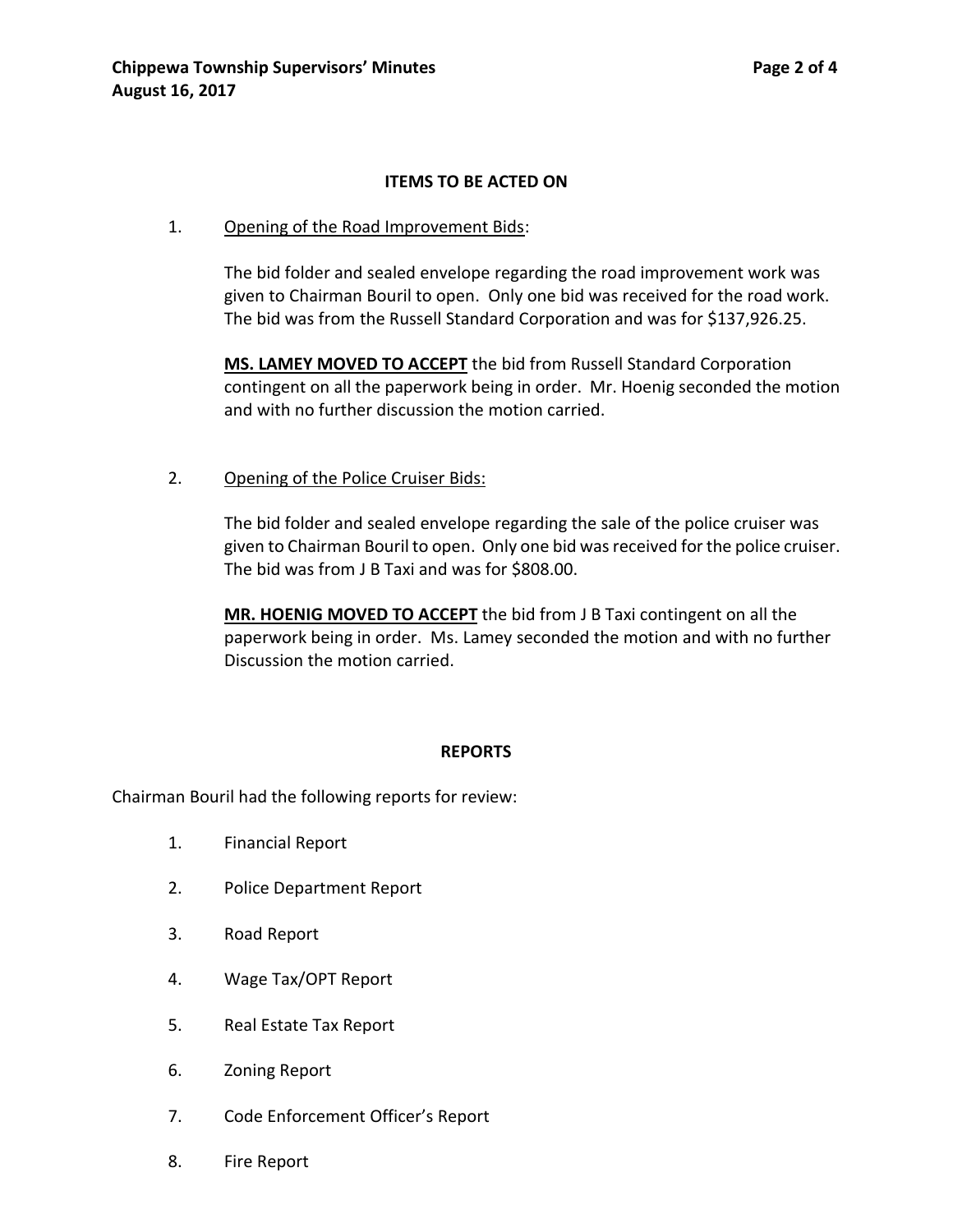#### **MANAGER'S REPORT**

Manager Taylor had the following items listed on the agenda for discussion:

1. Proposed Zoning Amendment:

The Manager said that the Planning Commission discussed this at their last meeting. They feel it is now ready to be put into ordinance form. An ordinance would have to be drafted by the Solicitor in order to put this amendment into place. Attorney Verlihay is on vacation but Manager Taylor has e-mailed the information for the ordinance to him and anticipates that a vote by the Supervisors on this could take place in September. Manager Taylor said that those involved with building the new oil change business in the Township looked at what was proposed, followed it and had no issues with it and those building the Health Hut also had no issues with it. He said so far it is a positive for both developers and our community.

**MS. LAMEY MOVED TO DIRECT THE SOLICITOR TO PROCEED** with putting this zoning amendment into ordinance form. Mr. Hoenig seconded the motion and with no further discussion the motion carried.

2. Planning Commission Reappointments:

The terms of Kraig Diehl, Denise Zachewicz and Dave Smilek on the Planning Commission are set to expire on August 25<sup>th</sup>. These are all 4-year terms.

**MR. HOENIG MOVED TO REAPPOINT** Kraig Diehl, Denise Zachewicz and Dave Smilek to the Planning Commission. Ms. Lamey seconded the motion and with no further discussion the motion carried.

3. Police Active Shooter Training:

Chief Berchtold said that active shooter training will be coordinated with Detective Young and will be held on October 18<sup>th</sup> at Northwestern Elementary. He said since this is an empty facility the training can be staged without interrupting any school activities.

4. Township Employee Job Descriptions:

Rich Bebout said that the list of job descriptions has been completed and will be on Chairman Bouril's desk for the Supervisors to look over. Manager Taylor said that the employees helped create this.